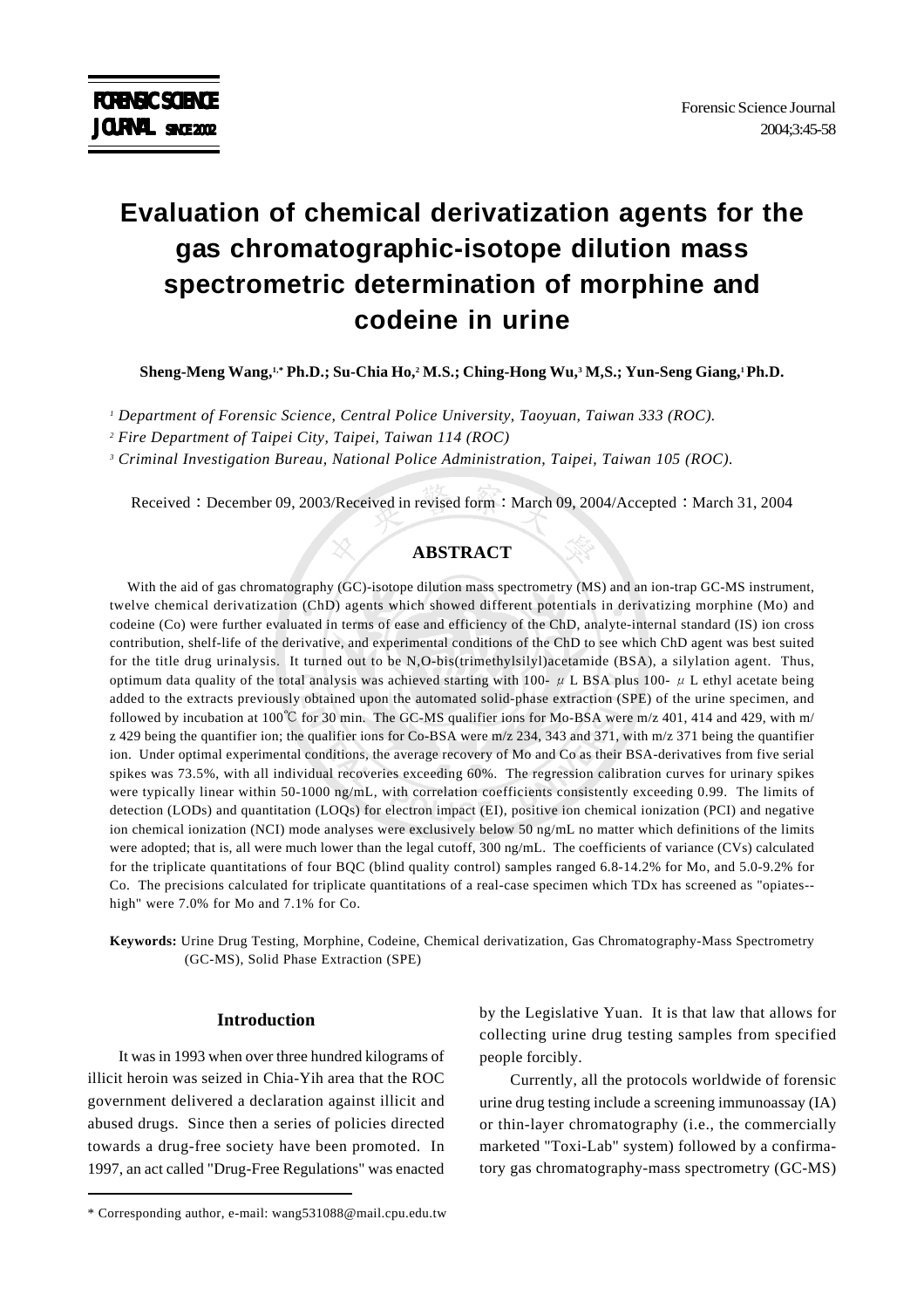of those samples that are screened positive. So far as the GC-MS test is concerned, criteria adopted for evidential drug identification and quantification require the appearance of the monitored ions at correct retention times with acceptable intensity ratios among these ions. The retention times and ion intensity ratios observed in the test sample are compared with those established by an (or a set of) authentic calibration standard(s) incorporated in the same analytical batch [1]. Most often isotope dilution GC-MS employing deuterium-labeled analytes (i.e., isotopic analogs of the analytes) as the internal standards (ISs) are the choice of method. Meanwhile, most protocols require that some sort of chemical derivatization (ChD) be performed so as to conform to GC environment, improve GC separation, enhance GC-MS detection, and assist structural elucidation of the analytes [2-4]. Our previous works on the GC-MS determination of amphetamines and ketamines have all been in accordance with these criteria and have all achieved satisfactory results [2-4]. It should be noted, however, that improperly performing the ChD and GC-MS analysis may cause artifacts, unresolved peaks, or poor instrumental responses, and result in erroneous conclusions. The many possibilities for the drug user to have initially ingested the suspect drug of various forms, from various sources and by various means, both legal and illegal, further complicate both the chemical analysis and the data interpretation [5-7]. Considering the fact that the respective analytes and ISs will all go through the chemical/physical processes and undertake the isotope dilution GC-MS analysis, the quality of the analytical results relies on a sound sample pretreatment (including ChD), an effective GC-MS methodology, and a critical data evaluation process. The important roles of the ChD agent and the selected monitoring ions of the derivatized analytes/ISs cannot be over-emphasized.

Morphine (Mo) and codeine (Co) are frequently the primary analytes found in blood and urine and are used as indications of previous administration of opiates, including heroin, Mo, Co, poppy seeds, etc [5]. The cutoffs adopted by the U.S. Department of Human Health Service (DHHS) and Department of Defense (DoD) drug testing programs for positive opiates are 300 ng/mL for Mo and/or Co. In Taiwan the law entitled "Essentials of Drug-Testing Laboratory Accreditation and Management" also specifies the same values. The validity of such interpretations, however, has been questioned in light of the observations that these same analytes can appear in urine as a result of legal ingestion of certain drug products or other items, such as cough syrups and poppy seed containing materials. ElSohly et al. reviewed some thirty reports on this issue and drew four general guidelines to help differentiate the possible source of Mo and Co in urine [5]. Also, for the exact confirmation of heroin ingestion, the US Substance Abuse and Mental Health Services Administration (SAMHSA) added a string to the existing heroin cutoff; namely, a positive urine heroin test requires at least 2000 ng/mL of Mo and 10 ng/mL of 6-acetylmorphine (6-AM) be found simultaneously. To meet the increasingly strict legal requirements, most attention of the analyst concerning the technical aspects should be paid to the mutually related ChD and GC-MS steps if isotope dilution method is adopted to help secure the analytical data quality.

So far as ChD is concerned, there are scattered papers in the literature which discuss and/or compare the performance of different ChD agents towards Mo and Co [8-12]. However, the number of kinds of agents they employed was somewhat limited. In addition, most of those studies did not use the prevalent isotope dilution method. Chen et al. compared pentafluoropropionyl anhydride (PFPA), heptafluorobutyric anhydride (HFBA), N-Methyl-N-bis-trifluoroacetamide (MBTFA), N,O-bis(trimethylsilyl)trifluoroacetamide (BSTFA), and trifluoroacetic anhydride (TFA) [11]. The former two gave derivatives which produced too few secondary and tertiary fragment ions to make enough number of qualifier ions (usually 3) available, which in turn made the peaks of Mo and normorphone derivatives overlap in the selective ion chromatogram. MBTFA was inappropriate in that its ChD reaction with the IS used, naolorphine, yielded an unstable derivative. In contrast, the latter two gave derivatives showing three prominent qualifier ions whose intensities were stable for as long as 48 hours. Grinstead et al. simply compared ordinary acetic anhydride with PFPA [12]. While acetic anhydride-derivatized opiates were all able to offer qualifier ions of acceptable responses, the 6-AM stemming from the ChD reaction of acetic anhydride with Mo would be confused with any pre-existing 6-AM, making the quantification of Mo questionable. On the other hand, Co-PFPA showed appreciable tailing in the chromatogram. In the present paper, a more detailed comparison accompanied by isotope dilution GC-MS methodology is made on the ChDs of the most common opiates analytes, Mo and Co, with twelve ChD agents, including one alkylation, four silylation, and seven acylation agents. This quantitative evaluation is in terms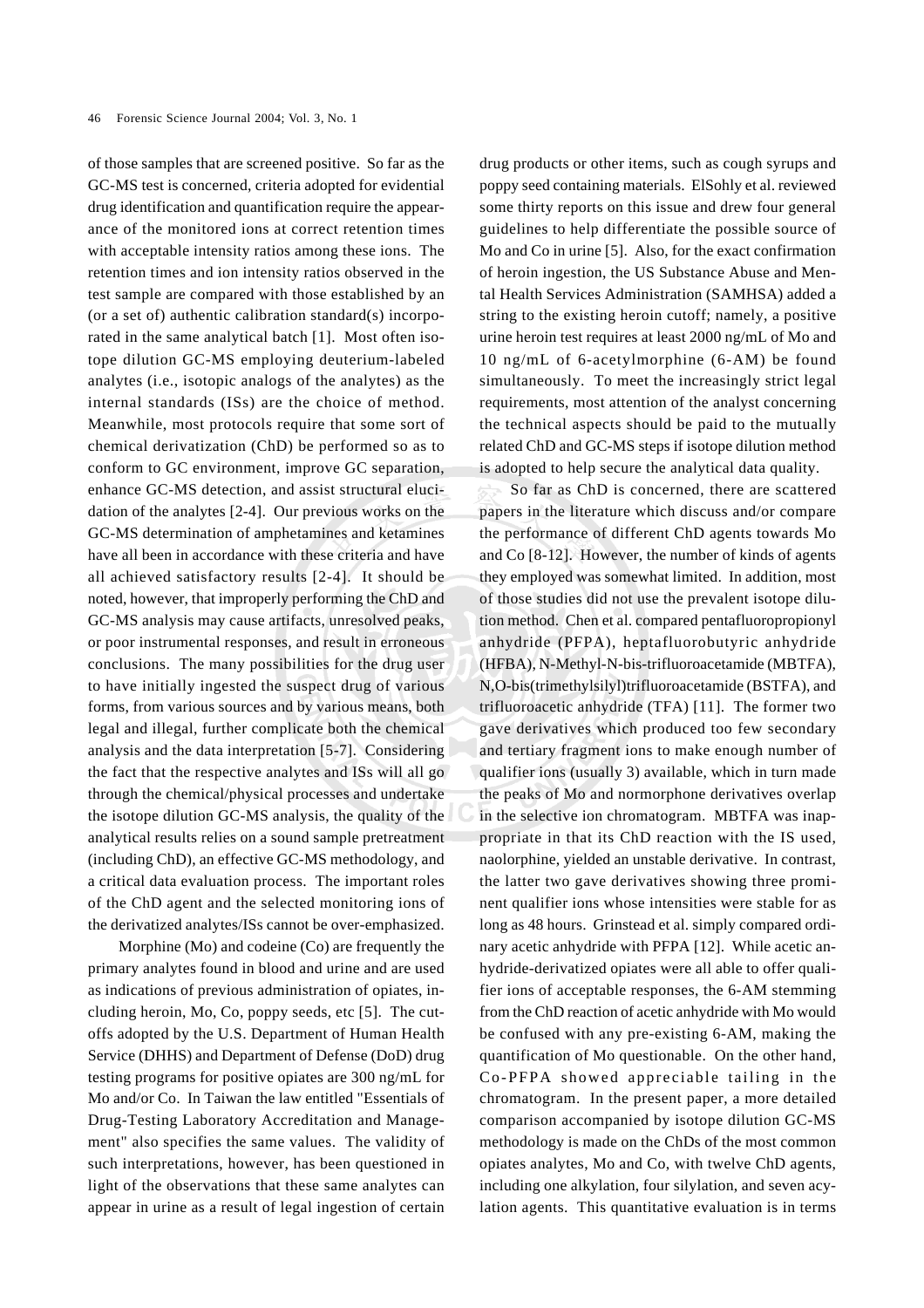of analyte-internal standard (IS) ion cross contribution, stability of the derivative, and experimental conditions of the ChD to see which ChD agent was best suited for the title drug urinalysis.

### **Experimental**

### *Materials*

Racemic d,l-morphine (Mo; 1 mg/mL in methanol), d, l-codeine (Co; 1 mg/mL in methanol), d,l-morphine-d3 (Mo-d3; 0.1 mg/mL in methanol) and d,l-codeine-d3 (Cod3; 0.1 mg/mL in methanol) were purchased from Cerilliant Co., USA. Two stock solutions were prepared and stored at below  $0^{\circ}$ C prior to use: solution A containing 10  $\mu$  g/mL each of Mo and Co in methanol; solution B containing 10  $\mu$  g/mL each of Mo-d3 and Cod3 in methanol.

N-Methyl-N-trimethylsilyl-trifluoroacetamide (MSTFA) was from Lancaster Synthesis Co., UK; N,Obis(trimethylsilyl)trifluoroacetamide (BSTFA), N,O-bis (trimethylsilyl)acetamide (BSA), N-methyl-N-(tbutyldimethylsilyl)-triflouoroacetamide (MTBSTFA), and N-Methyl-N-bis-trifluoroacetamide (MBTFA) from Sigma Chem Co. USA; trifluoroacetic anhydride (TFA), heptafluorobutyric anhydride (HFBA) and pentafluorobenzoyl chloride (PFBC) from Acros Organics Co., USA; pentafluoropropionyl anhydride (PFPA) and pentadecafluoroctanoyl chloride (PFOC) from Aldrich Chem Co., USA; trimethylammonium hydroxide (TBH) from Riedel de Haen Co., Germany; acetic anhydride from Osaka Chem Co., Japan. Pyridine was from BDH Co, UK; concentrated hydrochloric acid, acetic acid, ammonium acetate, and ammonium hydroxide from Yakuri Pure Chem. Co., Japan; methanol and ethyl acetate from Tedia Co., USA. All of the above agents and solvents were in analytical or reagent grade and were directly used without further purification.

### *Solid-phase extraction*

All urinary samples were prepared using an automated Zymark RapidtraceTM SPE Workstation equipped with up to ten ISOLUTER SPE cartridges (130-mg HCX adsorbent; 3-mL sample capacity). The general SPE procedure is as follows: To the test tube containing 2 mL of urine sample was added 60  $\mu$  L of the foregoing solution B and 0.5 mL of 9N HCl. The mixture was subjected to acidic hydrolysis in a boiling water bath for 20 min, and allowed to cool to ambient temperature. To the mixture was added ca. 1 mL of 1M ammonium acetate buffer (pH~8) and ca. 0.5 mL of concentrated ammonia water to reach pH 7.5~8.5. On the other hand, the SPE cartridge was first conditioned with 1 mL of methanol flowing at 2mL/min, followed by 1 mL each of D.I. water and ammonium acetate buffer flowing at 2 mL/min. The sample solution was then introduced to the cartridge at a flow rate of 2 mL/min. After washing with 2 mL each of D.I. water, 0.1 M acetic acid and methanol, respectively, the cartridge was purged with nitrogen gas for 0.5 min to dryness. The analytes were finally eluted using 2 mL of a combined solvent (ethyl acetate : methanol : ammonia water =  $70:25:5$  v/v) which flew at 1.5-mL/min.

# *General procedure of ChD for the comparative evaluation of twelve ChD agents*

To a screw-cap topped derivatizing tube was added 100  $\mu$  L each of the foregoing solutions A and B. The combined solution was purged with nitrogen gas to dryness. To the residue was added 100  $\mu$  L of appropriate ChD agent. The mixture was shaken for 1 min, incubated at  $100^{\circ}$ C for 30 min, allowed to cool to ambient temperature, transferred to a concentration tube, and purged with nitrogen gas to dryness. More EA was added to make up a 200-  $\mu$  L solution. A 2-  $\mu$  L aliquot of this solution was injected for the GC-MS analysis.

### *Gas chromatography-mass spectrometry*

The GC-MS analyses were carried out using a Finnigan MAT GCQTM instrument equipped with a data processing system. The ion-trap GC-MS was first operated in electron impact full scan mode (GC-EIMS full scan; 50-700 amu) to look into the fragmentation nature (i.e., to pick up likely qualifier and quantifier ion candidates) of the derivatized analytes, and then in selected ion monitoring (GC-EIMS SIM) mode accompanied by extracted ion chromatograms (EIC) to further evaluate the qualifier and quantifier ions and run the formal analysis. The GC column used was a Rtx-5 capillary column  $(30 \text{ m} * 0.25 \text{ mm} \text{ L} \text{D}, 0.25 \mu \text{ m} \text{ film thickness}).$ The GC was operated in the splitless mode (i.e., purge off) when performing injection with the aid of a Finnigan CTC A200S autosampler, but 1 min later the purge valve was turned on. The injector temperature was  $250^{\circ}$ C. The column temperature was programmed from 100 to  $250^{\circ}$ C at  $20^{\circ}$ C/min, with the final temperature held for 12.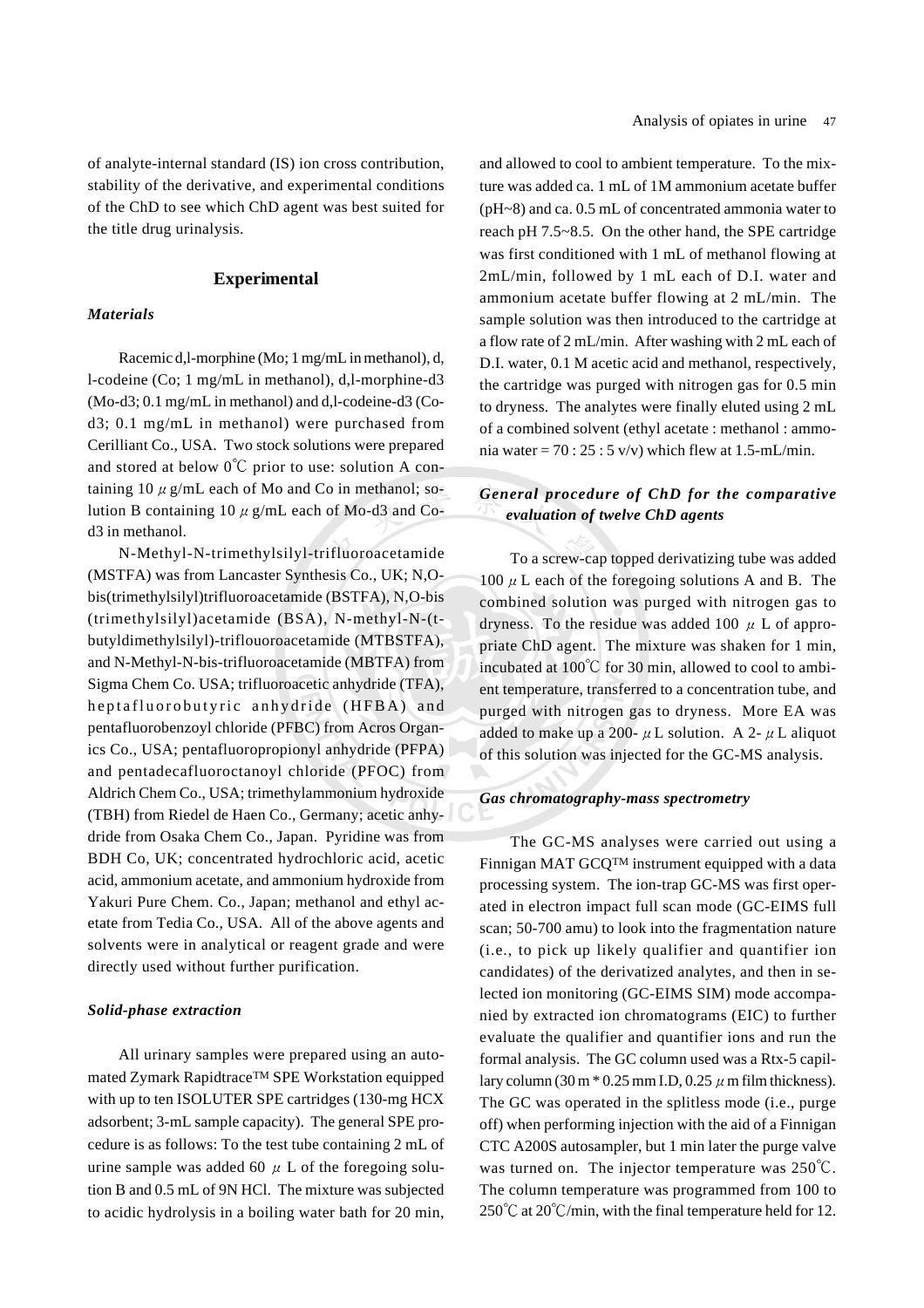5 min. Helium of 99.995% purity was used as the carrier gas at a linear flow-velocity of 35 cm/sec. Effluents from the GC column was transferred via a transfer line held at  $280^{\circ}$ C to a 70-eV EI ionization source held at  $200^{\circ}$ C. In performing GC-EIMS SIM quantitation of the analyte, the calibration curve was produced by plotting the peakarea ratio (analyte : IS) against the concentration of the analyte in the fortified sample. The peak-area ratio used was the mean of triplicate analyses.

Complementary mass spectra were also acquired in the positive and negative ion chemical ionization fullscan modes (GC-PCIMS full-scan and GC-NCIMS fullscan) as well as in the MS-MS mode (tandem in "time" rather than in "space"). Complementary calibration curves were also plotted in the GC-PCIMS SIM and GC-NCIMS SIM modes accompanied by EIC chromatograms. The operation conditions were the same as those for the EI mode except that instead of using a 70-eV EI ionization source methane was used as reagent gas and was ionized under 100 eV.

### **Results and Discussion**

### *Preliminary tests on twelve ChD agents*

The remarkable efficacies of ChD of amphetamines and ketamines have previously been demonstrated and validated [2-4]. Based on a similar theory or reasoning, it shall be relatively safe to make the same assumptions for opiates. The following sections serve as a further validation. Of the twelve ChD agents tested (i.e., one alkylation, four silylation, and seven acylation agents), five acylation agents (i.e., TFA, MBTFA, HFBA, PFPA, and acetic anhydride) and three silylation agents (i.e., MSTFA, BSTFA, and BSA) yielded detectable ChD products. The chemical structures of these eight agents are shown in Fig.1. The total ion current chromatograms (TICs) obtained for the five derivatized analyte-IS pairs are displayed in Fig.2. Since MSTFA, BSTFA and BSA give the same TMS-substituted derivative, we simply choose BSA which has resulted in the strongest response as the representative. Similarly, TFA and MBTFA give the same TFA-substituted derivative, and we choose TFA as their representative. Due to steric hindrance or different reaction mechanism at all, PFOC, PFBC (for acylation), MTBSTFA (for silylation), and TBH (for alkylation) gave no detectable derivatives.









**Fig.2** GC-EIMS full-scan TIC chromatograms obtained for the five derivatized Mo/Mo-d3 pairs and five derivatized Co/Co-d3 pairs: (a) with MSTFA, BSTFA and BSA; (b) with TFA and MBTFA; (c) with acetic anhydride; (d) with PFPA; (e) with HFBA. It should be noted that MSTFA, BSTFA and BSA gave the same TMS-substituted derivative, while TFA and MBTFA gave the same TFA-substituted derivative.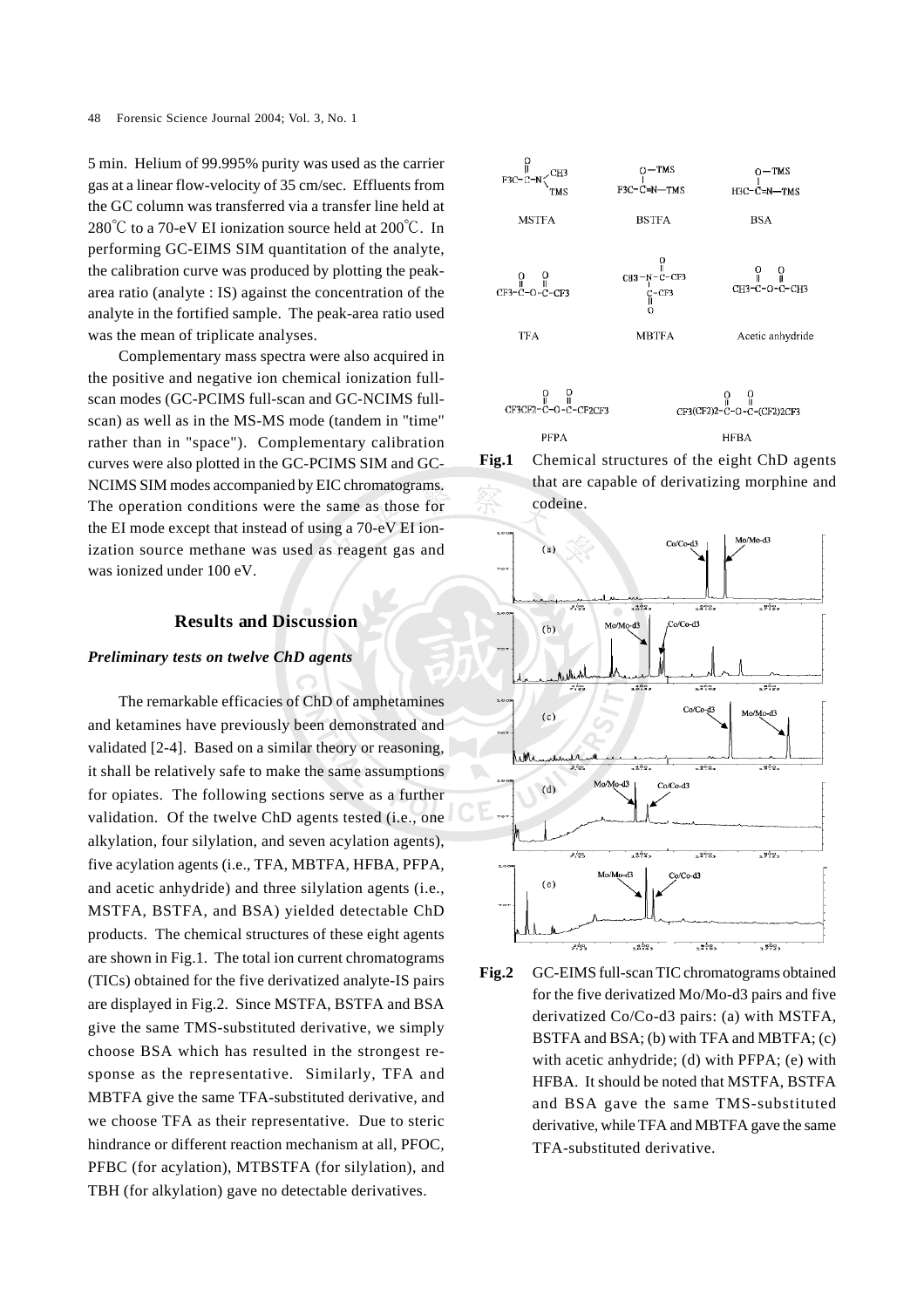# *Evaluation of eight ChD agents with respect to the selection of qualifier and quantifier ions of the derivatives*

Judging from our previous experience in analyzing amphetamines and ketamines, satisfactory GC resolution between Mo (or Co) and its deuterium-labeled IS may need the use of an IS labeled with more than nine deuterium atoms [2,3]. Being more available, however, d3-labeled ISs were used throughout the present study. This along with the demand of rapid analysis in practice did lead to inadequate separation between the derivatized analyte and IS peaks in the GC-MS full-scan TIC chromatogram. Fortunately, through more appropriate selection of SIM qualifier and quantifier ions, the essential or effective resolution (as opposed to the poor "superficial" resolution in the full-scan TIC chromatogram) and hence the accuracy and precision for the GC-EIMS and GC-PCIMS analyses can still be secured. Having gone through a detailed evaluation process according to that described by Liu for the

quantitative determination of pentobarbital [1-3], the determined qualifier and quantifier ions for the GC-EIMS analyses of the five Mo-derivatives and five Coderivatives, the SIM ion intensities and the percentages of the SIM ion intensities contributed by the corresponding ISs were listed in Table 1. Some other candidate ions that have finally been ruled out are also shown. Although silylation agents do not offer the most responsive quantifier ions, they do generate enough number of far above-average responsive, characteristic yet least interfered both qualifier and quantifier ions. Of the three silylation agents, BSA has been the most representative. Displayed in Figs.3 through 6 are the "pure" mass spectra of the respective BSA-derivatized analytes and ISs (i.e., each spectrum obtained in a separate run upon an aliquot containing just one derivative) acquired from the corresponding EI full-scan TICs. Shown in Fig.7 are the chemical structures of TMS-Mo's and TMS-Co's qualifier and quantifier ions.

**Table 1** Qualifier/quantifier ions and candidate ions selected for the GC-EIMS analyses of the morphine/codeine derivatives as well as the percentages of the respective SIM ion intensities contributed by the corresponding ISs.

| Derivatizing agent                         | Derivatized<br>analyte | Selected ion-pair for<br>derivatized analyte-IS" (m/z)                        | Full-scan relative<br>intensity of<br>analyte-IS ion (%)    | SIM analyte ion<br>intensity <sup>b</sup> and %<br>contribution by ISc, d                                  |
|--------------------------------------------|------------------------|-------------------------------------------------------------------------------|-------------------------------------------------------------|------------------------------------------------------------------------------------------------------------|
| <b>MSTFA</b><br><b>BSTFA</b><br><b>BSA</b> | TMS-Mo                 | $429* (432)$<br>(417)<br>414<br>401<br>(404)<br>287<br>(290)<br>220<br>(223)  | 100:100<br>33.5;33.5<br>50.0:53.3<br>30.0:36.7<br>53.3:55.0 | $243601^{\circ}$ (0)<br>89680° (0)<br>$113078°$ (0)<br>$58298^{\circ}$ (0)<br>$94476^{\circ}$ (10)         |
| <b>MBTFA</b><br><b>TFA</b>                 | TFA-Mo                 | (480)<br>477<br>$364^*$ (367)<br>(270)<br>267                                 | 26.3:26.7<br>100;100<br>6.67:6.67                           | 375874 <sup>f</sup> (0.8)<br>$1977807^{f}$ (0.4)<br>$176011^{f}(5.1)$                                      |
| Acetic anhydride                           | Acetyl-Mo              | (372)<br>369<br>$327*$ (330)<br>310(313)<br>268<br>(271)<br>(207)<br>204      | 51.7:81.3<br>100;100<br>51.5;53.1<br>48.3:71.9<br>18.9:50.0 | 207486 (0.4)<br>474403 (0)<br>238404 (0)<br>268102 (0)<br>53265 (0)                                        |
| PFPA                                       | PFP-Mo                 | (580)<br>577<br>430<br>(433)<br>$414^*$ (417)<br>(270)<br>267                 | 67.2:40.0<br>3.0;3.6<br>100:100<br>9.4:13.6                 | 754803 (0)<br>32580 (0)<br>1160158 (0)<br>55652 (0)                                                        |
| <b>HFBA</b>                                | HFB-Mo                 | (680)<br>677<br>$464^*$ (467)<br>267<br>(270)                                 | 6.3:9.5<br>100:100<br>10.2;9.5                              | 153009 (0)<br>2001110 (0)<br>143687 (0)                                                                    |
| <b>MSTFA</b><br><b>BSTFA</b><br><b>BSA</b> | TMS-Co                 | $371^* (374)$<br>343<br>(346)<br>234<br>(237)<br>(181)<br>178<br>(149)<br>146 | 100:100<br>31.0;24.6<br>41.4:38.6<br>32.8;38.6<br>31.0:31.6 | $177756^{8}$ (0)<br>58996 <sup>8</sup> (0)<br>82999 <sup>8</sup> (0)<br>$28620^{8}$ (46)<br>$58721^{8}(0)$ |
| <b>MBTFA</b><br>TFA                        | TFA-Co                 | (398)<br>395<br>$282^*$ (285)<br>267<br>(270)                                 | 55.2:61.5<br>100:100<br>13.8:15.4                           | $426115h$ (0)<br>579513 <sup>h</sup> (0)<br>135946 <sup>h</sup> (0)                                        |
| Acetic anhydride                           | Acetyl-Co              | $341* (344)$<br>(285)<br>282<br>(270)<br>267<br>(232)<br>229<br>(207)<br>204  | 100:100<br>93.1;91.5<br>20.7:13.5<br>34.5:32.6<br>27.6;36.5 | 458766 (0)<br>504216(0)<br>128470 (19)<br>103149(5)<br>76230 (9)                                           |
| <b>PFPA</b>                                | PFP-Co                 | 445<br>(448)<br>$282^* (285)$<br>(270)<br>267                                 | 36.8:34.6<br>100;100<br>17.5:13.8                           | 310665 (0)<br>806819 (0)<br>80909 (0)                                                                      |
| <b>HFBA</b>                                | HFB-Co                 | (498)<br>495<br>$282^*$ (285)                                                 | 41.2;56.1<br>100:100                                        | 503081 (0)<br>1011304 (0)                                                                                  |

lons with the m/z value underlined are qualifier ions and those asterisked quantifier ions.

For the matter of contribution may be "not detected" under relatively high "threshold" or "zero" settings.<br><sup>2</sup> Low level of contribution may be "not detected" under relatively high "threshold" or "zero" settings.<br><sup>2</sup> When the highest quantifier ion intensity <sup>d</sup> All data were obtained by injecting  $2 \mu L$  of the derivatives solution that stemmed from  $1 \mu g$  each of the pure

analyte and IS The ion intensities entered are for the BSA-derivatized Mo..

<sup>f</sup> The ion intensities entered are for the TFA-derivatized Mo.

The ion intensities entered are for the BSA-derivatized Co.

 $\frac{1}{n}$ . The form tensities entered are for the BBA-derivatized Co...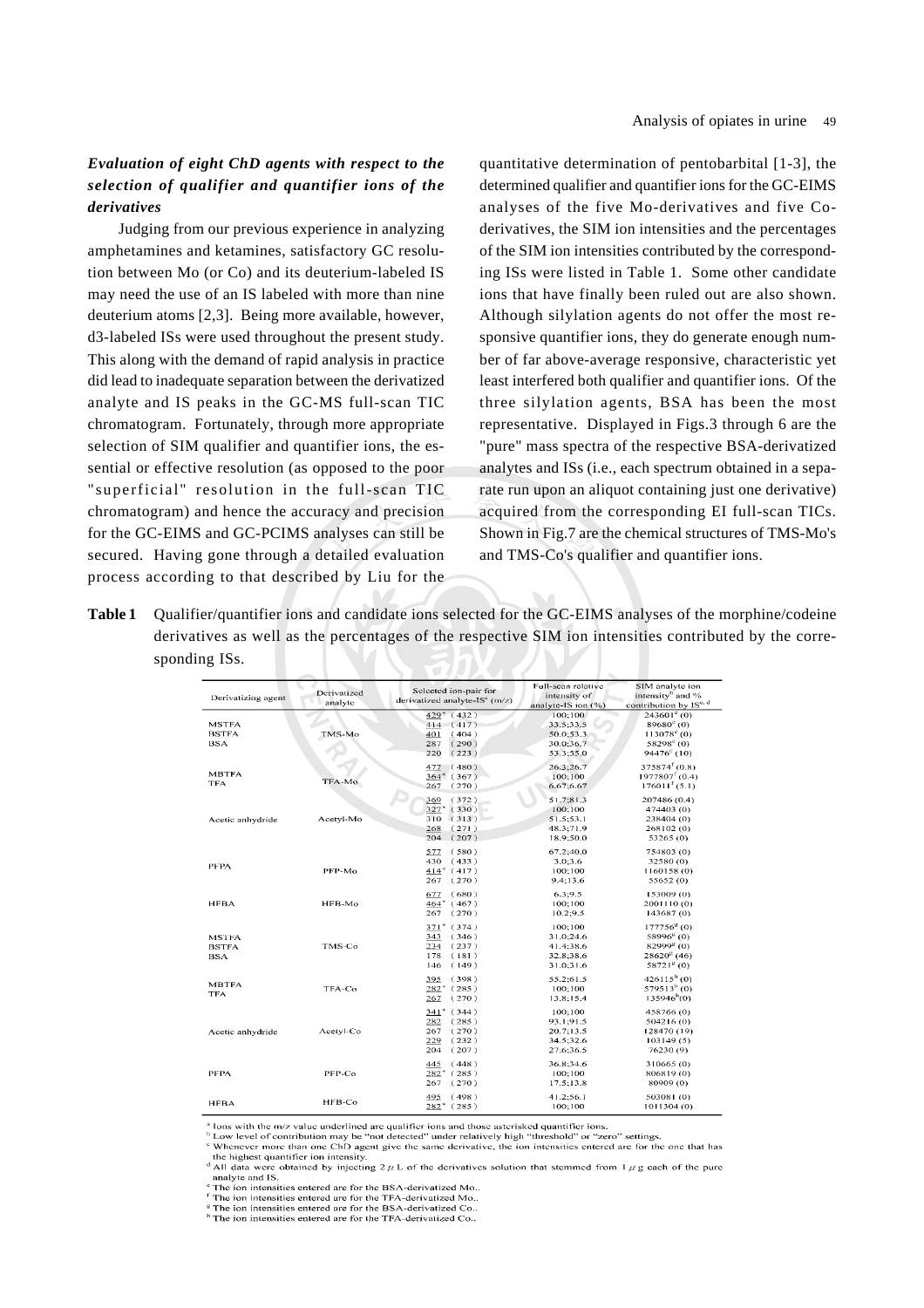

**Fig.3** EI mass spectra of: (a) TMS-Mo; (b) TFA-Mo; (c) Acetyl-Mo; (d) PFP-Mo; (e) HFB-Mo.



**Fig.4** EI mass spectra of: (a) TMS-Mo-d3; (b) TFA-Mo-d3; (c) Acetyl-Mo-d3; (d) PFP-Mo-d3; (e) HFB-Mo-d3.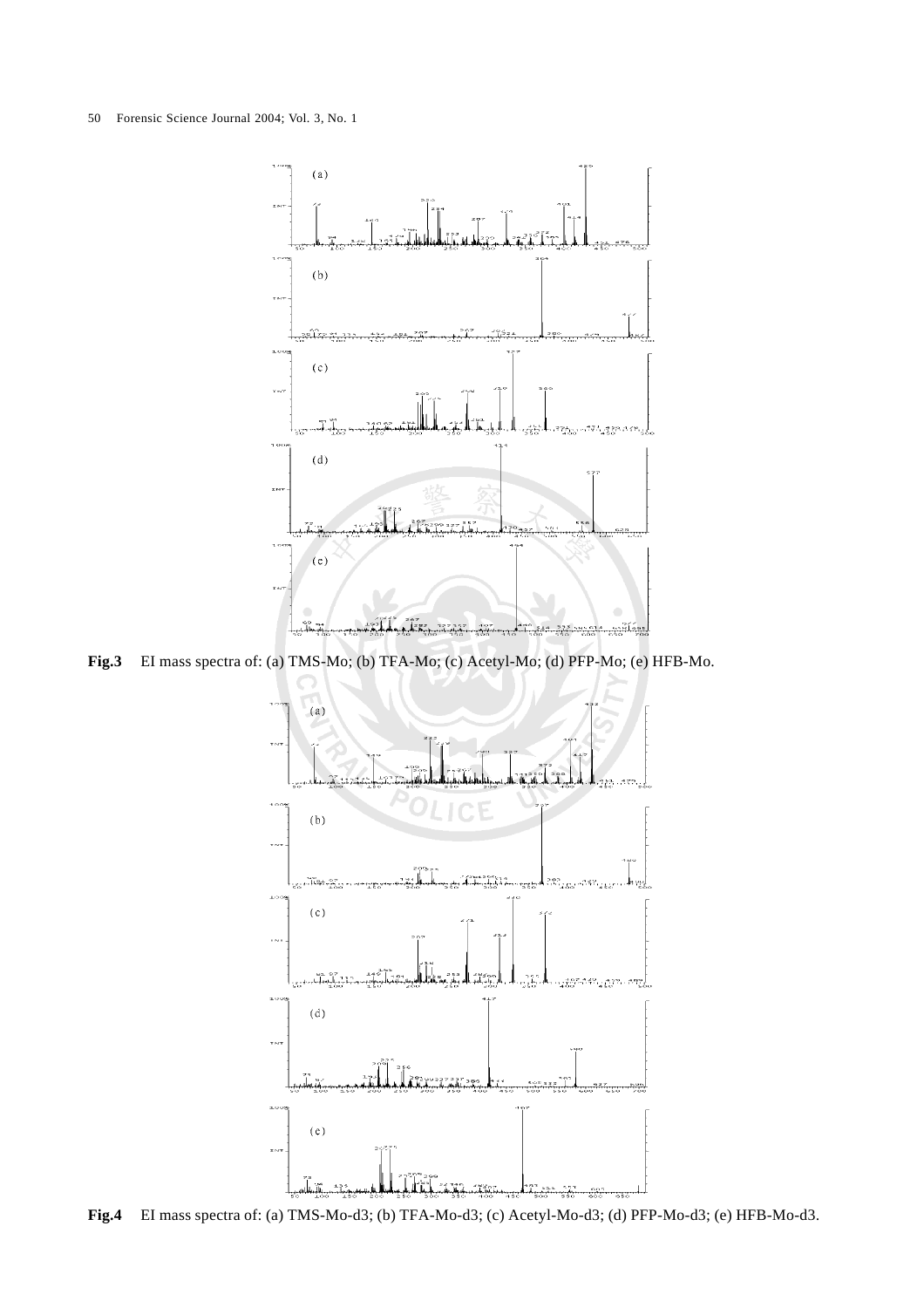

**Fig.5** EI mass spectra of: (a) TMS-Co; (b) TFA-Co; (c) Acetyl-Co; (d) PFP-Co; (e) HFB-Co.



**Fig.6** EI mass spectra of: (a) TMS-Co-d3; (b) TFA-Co-d3; (c) Acetyl-Co-d3; (d) PFP-Co-d3; (e) HFB-Co-d3.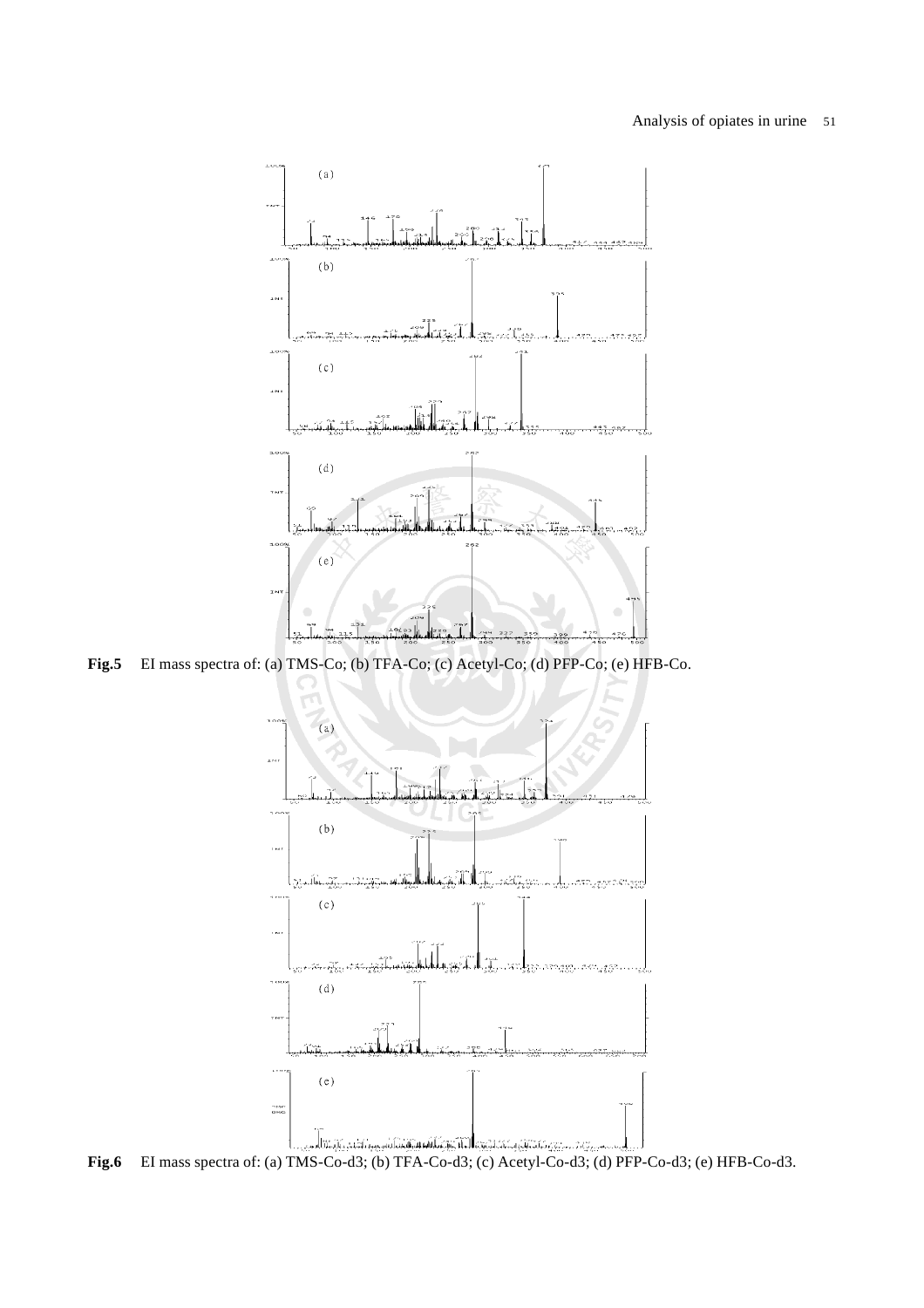#### 52 Forensic Science Journal 2004; Vol. 3, No. 1







# *Comparison of eight ChD agents in terms of stability of derivatives*

For this part of study, appropriate Mo- and Coderivatives freshly prepared according to the ChD procedure described in the experimental section were dissolved with 200  $\mu$  L of ethyl acetate. Three 2-  $\mu$  L aliquots of the solution were injected for the GC-EIMS analysis after 12, 36, 60 hours, respectively, of standing. In view of the precisions of the SIM analyte-to-IS peak height ratios, the acylation agent PFPA shows the best precision, with all the three coefficients of variance (CVs) below 4% (Fig.8). The silylation agent BSA ranks second, with all the three CVs below 5%. As to the instrumental response, BSA and acetic anhydride produce the highest SIM ion intensities that can remain six to seven orders of magnitude after 60 hours of standing of the derivatives.



(c) Acylation by acetic anh., PFPA and HFBA

**Fig.8** Relative stabilities of morphine and codeine derivatives in terms of the coefficients of variance (CVs) of SIM analyte-to-IS peak height ratios measured after 12 to 60 hours of standing of the derivatives.

# *Comparison of eight ChD agents in terms of GC retention times*

Besides the above stated superficially unresolved analyte-IS pairs, the retention times shown in Table 2 indicate that TMS-substituted Mo and Co can be completely separated by a RT difference of 1 min or so in an acceptablly short running time using the above described temperature program, whereas all the acylation derivatives of Mo and Co except acetyl-Mo/Co are separated only by a RT difference of 0.5 min or so. Acetyl-Mo and acetyl-Co are well separated by a RT difference of 3 min, but the running time needed is relatively long.

**Table 2** Retention times (RTs) of derivatized morphine and codeine.

| Derivatizing agent                         | Morphine<br>derivative | <b>RT</b><br>(min) | Codeine<br>derivative | <b>RT</b><br>(min) |
|--------------------------------------------|------------------------|--------------------|-----------------------|--------------------|
| <b>MSTFA</b><br><b>BSTFA</b><br><b>BSA</b> | TMS-Mo                 | 15.11              | TMS-Co                | 14.05              |
| <b>TFA</b><br><b>MBTFA</b>                 | TFA-Mo                 | 10.88              | TFA-Co                | 11.51              |
| <b>PFPA</b>                                | PFP-Mo                 | 10.07              | PFP-Co                | 10.79              |
| <b>HFBA</b>                                | HFB-Mo                 | 10.61              | $HFB-C0$              | 11.15              |
| Acetic anhydride                           | Acctyl-Mo              | 18.31              | Acetyl-Co             | 15.47              |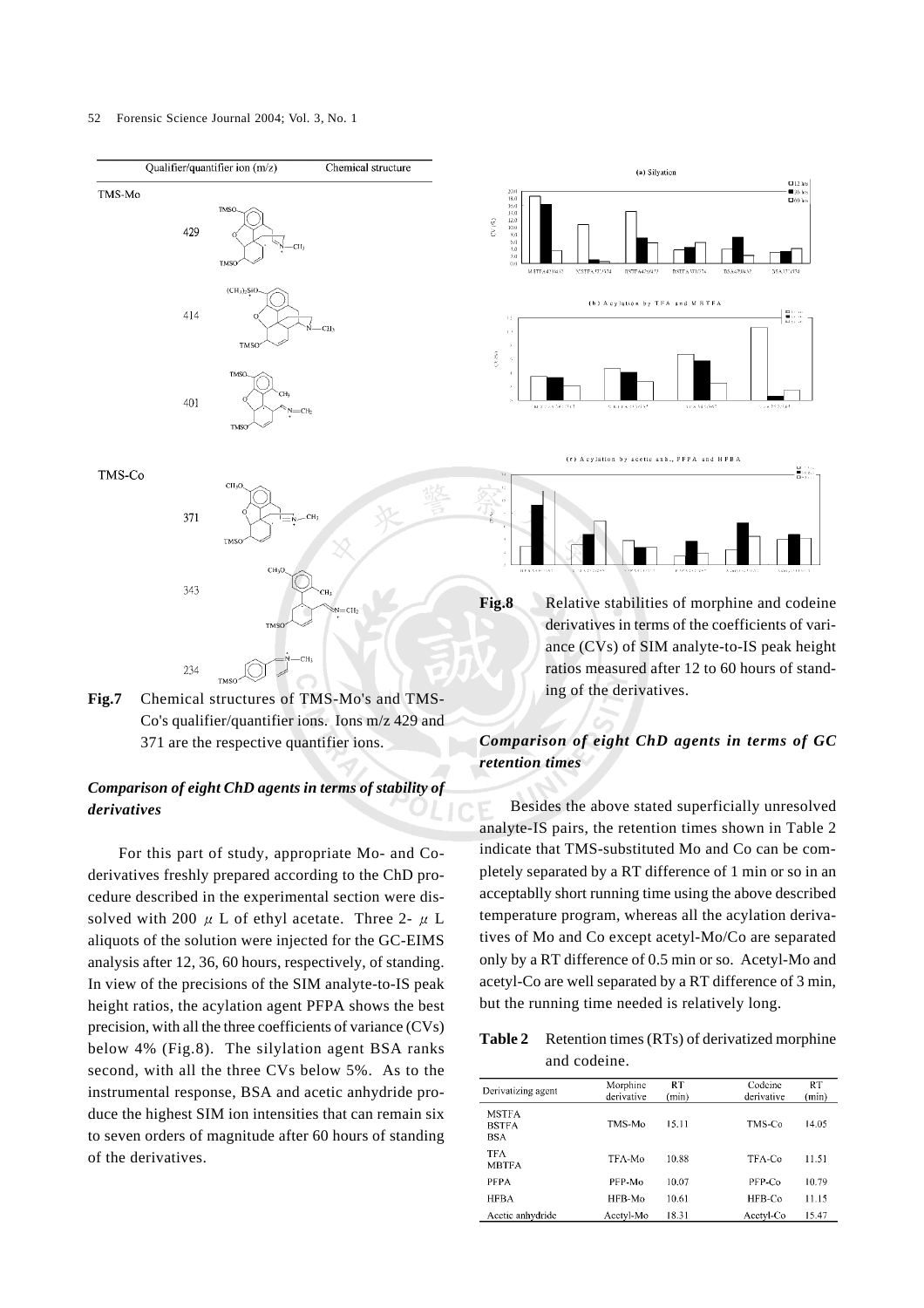### *Auxiliary GC-MS analysis using PCI and NCI*

If necessary, GC-MS analysis using the relatively softer chemical ionization (CI) can provide both qualitative and quantitative information complementary to those given by the relatively harder EI mode. For the detection of opiates, PCI was found to produce instrumental responses nearly ten times those given by negative ion CI (NCI), being in agreement with our previous experience in analyzing amphetamines and ketamines. A comparative investigation of the ten derivatives also

indicated that all PCI mass spectra looked relatively trivial and had prominent and characteristic M+1 and M+29 quasi-molecular ion peaks. However, the ones resulting from BSA-ChD (i.e.,  $429 + 1 = 430$  and  $429 + 29$ )  $= 458$  for TMS-Mo; 371 +1 = 372 and 371 + 29 = 400 for TMS-Co) were by far the most intense (Figs. 9 and 10). In contrast, all NCI mass spectra consistently show the quasi-molecular  $M - 2$  peak. As to the MS/MS mass spectra, they all benefit from low background interference and can be used to help elucidate any ambiguous EI mass spectra.



**Fig.9** Mass spectra of TMS-morphine obtained in (a) PICI, (b) NICI, and (c) MS-MS (tandem in time) modes.



**Fig.10** Mass spectra of TMS-codeine obtained in (a) PICI, (b) NICI, and (c) MS-MS (tandem in time) modes.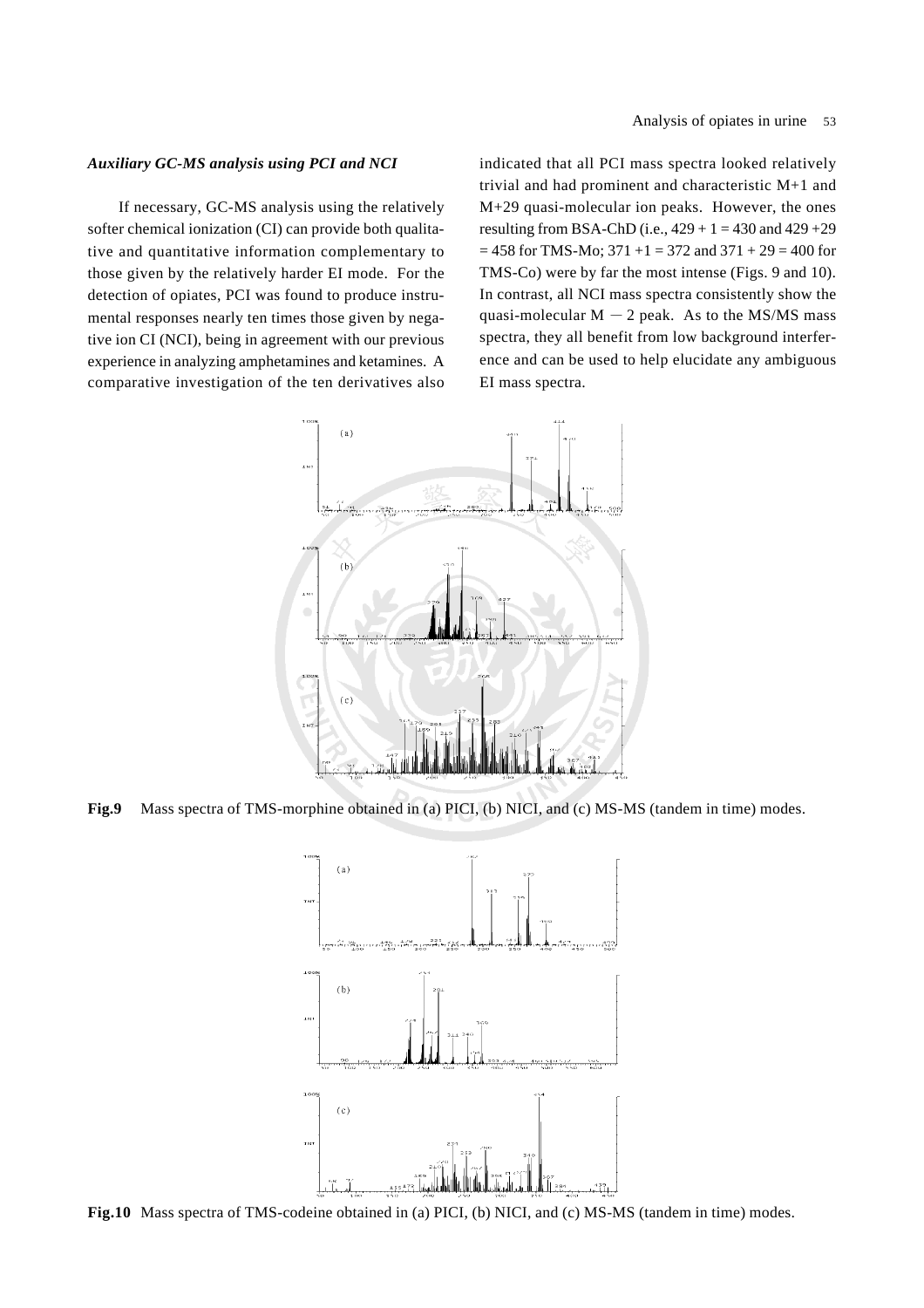#### *Optimization of experimental conditions for BSA-ChD*

An overall consideration of the above shown results indicated that the silylation agent BSA should come the first as the choice of ChD agent for the Mo and Co to be analyzed. The BSA-ChD conditions might be thought to be crucial to the recovery (in terms of the SIM intensities of the quantifier ions) of the analytes. A series of experiments demonstrated that, generally speaking, reasonably higher ChD temperatures and longer ChD times would result in higher instrumental responses. The amounts of ChD agents (so long as in significantly excess amounts) or whether a catalyst such as pyridine had been added did not show appreciable effects on the responses. A fact of most concern has been that  $100 \mu$ L each of BSA and ethyl acetate took the shortest time to purge to dryness, whereas the addition of carcinogenous pyridine took much longer time to purge. Thus the optimal ChD conditions would be 100-  $\mu$  L BSA plus 100- $\mu$  L ethyl acetate being added to the extracts previously obtained upon the automated solidphase extraction (SPE) of the urine specimen, and followed by incubation at  $100^{\circ}$ C for 30 min.

#### *Quantitation*

Using BSA as the ChD agent, the five-point (50, 100, 300, 500, 1000 ng/mL) method calibration curves plotted for the GC-EIMS SIM analyses of Mo and Co in urine (equations:  $y = 0.0033x + 0.0911$  for Mo;  $y = 0.0025x + 0$ . 1472 for Co) are both linear within 50~1000 ng/mL, with the correlation coefficients (r2) being 0.9914 and 0.9977, respectively. Likewise, the method calibration curves plotted for the GC-PCIMS SIM analyses of Mo and Co in urine (equations:  $y = 0.0038x - 0.0767$  for Mo;  $y = 0$ .  $0.039x + 0.0103$  for Co) are also both linear within  $50~1000$ ng/mL, with the correlation coefficients (r2) being 0.9949 and 0.9952, respectively.

To be used in monitoring the instrumental performance and calculating the below discussed analyte recoveries for the sample preparation steps, the five-point instrumental calibration curves plotted for the GC-EIMS SIM analyses of authentic Mo and Co (equations:  $y = 0$ .  $4154x - 18.984$  for Mo; y =0.3599x - 0.2986 for Co) are both linear within 50~1000 ng/mL, with the correlation coefficients (r2) being 0.9968 and 0.9989, respectively. The five-point instrumental calibration curves plotted for the GC-PCIMS SIM analyses of authentic Mo and Co (equations:  $y = 0.355x + 16.876$  for Mo;  $y = 0.3649x +$  5.4334 for Co) are also both linear within 50~1000 ng/ mL, with the correlation coefficients (r2) being 0.9928 and 0.9957, respectively.

# *Limits of detection (LODs) and limits of quantitation (LOQs)*

The method limit of detection, (M)LOD, and method limit of quantitation, (M)LOQ, were determined in this study by three definitions. Definition A is currently more prevalent in the forensic practice [13]. After serial analyses of urinary spikes containing 1000, 500, 250, 100, 50, 25, 10 ng/mL, etc., of Mo and Co, the respective lowest concentrations of the two analytes that analyzed accurately within  $\pm 30\%$  of their respective target concentrations were designated as the respective LODs of the two analytes, the string being that two ion ratios of each BSA-derivative (i.e., Im/z 401/Im/z 429 and Im/z 414/Im/ z 429 for TMS-Mo, and Im/z 234/Im/z 371 and Im/z 343/ Im/z 371 for TMS-Co, taking GC-EIMS approach as the example) matched within  $\pm 20\%$  of those of the calibrators. In turn, the LOQs were the respective lowest concentrations of the two analytes that quantitated within  $\pm 20\%$  of their respective target concentrations, the string being that the above stated two ion ratios of each BSA-derivative also matched within  $\pm$  20% of those of the calibrators. Whereas the four limits of linearity exceeded 4000 ng/mL, unfortunately, the four LOD's and four LOQs obtained by this definition were unable to go below 50 ng/mL due to negative intercepts on the y axis. In contrast, definition B by which the lowest concentration giving signal-to-(neighboring) noise ratio  $\geq 3$  (10) is taken as the LOD (LOO) is trivial. and the LODs/LOQs thus obtained were much lower than those by the other two definitions. Definition C is somewhat academic [14]. Nevertheless, its relevant data are presented in support of the practicability of the proposed drug-testing method. Here the two limits are defined as the analyte concentrations giving peaks in the SIM chromatogram with heights equal to the mean  $+ N$  $\times$  standard deviation, where N = 3 for the LOD and 10 for the LOQ. The mean is the measured average of noises taken from a baseline region located far away from the analyte peak using a fortified sample. Accordingly, the standard deviation is the measured fluctuations of the noises. Thus, a 300-ng/mL Mo/Co fortified urine sample was pretreated and analyzed according to the above described procedure. The LODs and LOQs calculated for the respective quantifier ions using the equipped soft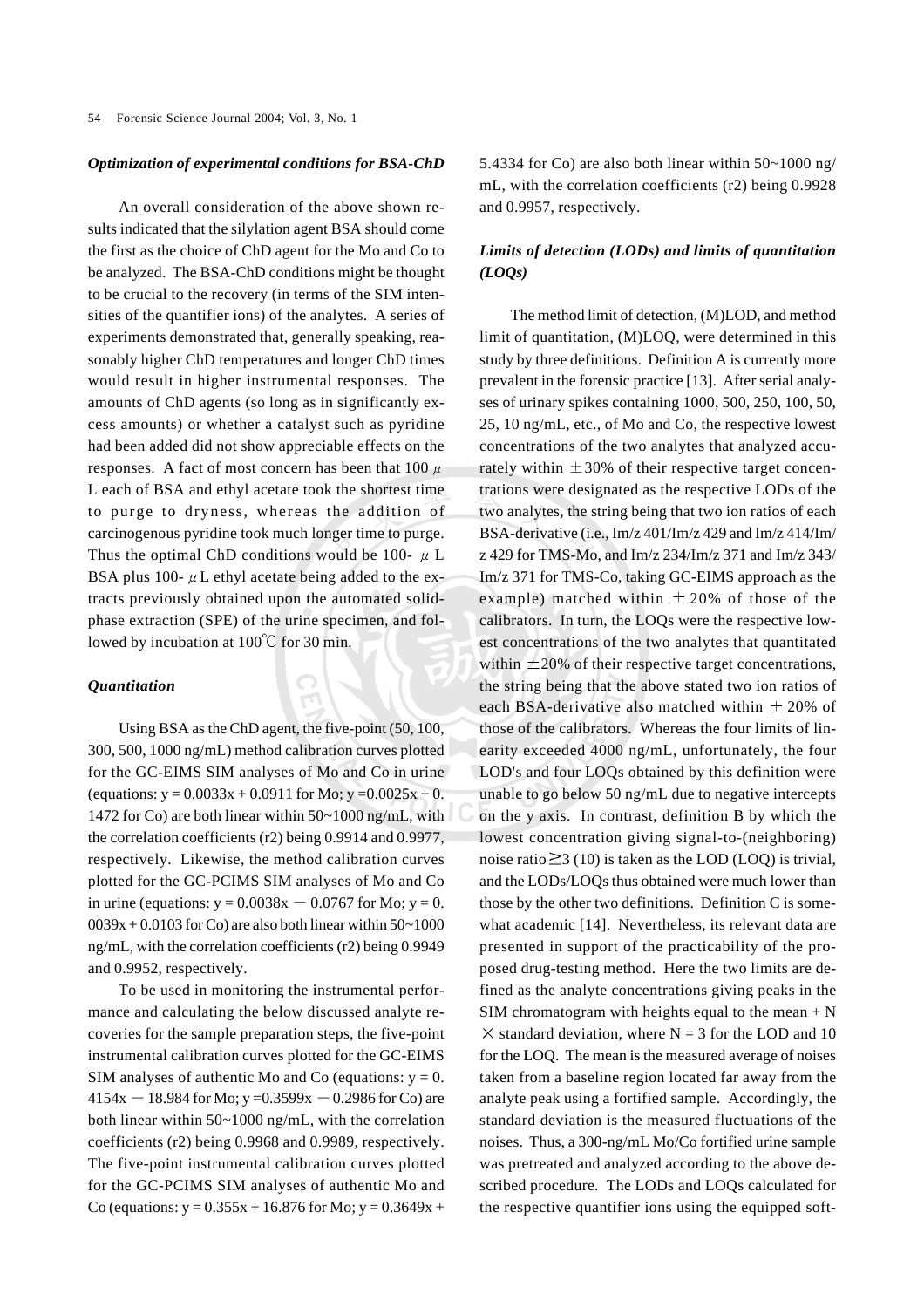ware range from 4.8 to 30.6 ng/mL. In summary, PCI mode which have lower background can usuaally achieve lower LODs and LOQs than EI mode. Moreover, the generally low limits achieved in this study should sufficiently meet the requirements of most of the urine drug testing programs.

| Table 3 Method limits of detection (LODs) and method limits of quantitation (LOQs) for the total analysis of |
|--------------------------------------------------------------------------------------------------------------|
| morphine and codeine in urine via GC-EIMS and GC-PCIMS, respectively.                                        |

| Ionization<br>mode |     | Criterion <sup>a</sup>        | Morphine $(ng/mL)$                                  | Codeine $(ng/mL)$ |
|--------------------|-----|-------------------------------|-----------------------------------------------------|-------------------|
|                    |     | Bias $\leq \pm 30\%$          | 50                                                  | 50                |
|                    | LOD | $S_{\rm m}/N \geq 3$          | 1.1                                                 | 1.4               |
| EI                 |     | $S_m \geq X_{bl} + 3SD_{bl}$  | 30.6                                                | 12.5              |
|                    |     | Bias $\leq \pm 20\%$          | 50                                                  | 50                |
|                    | LOQ | $S_m/N \ge 10$                | 3.5                                                 | 4.7               |
|                    |     | $S_m \geq X_{bl} + 10SD_{bl}$ | 36.0                                                | 26.8              |
|                    |     |                               | Linear working range : $50 \approx \geq 4000$ ng/mL |                   |
|                    |     | Bias $\leq \pm 30\%$          | 50                                                  | 50                |
|                    | LOD | $S_m/N \geq 3$                | 6.1                                                 | 1.3               |
| PCI                |     | $S_m \geq X_{bl} + 3SD_{bl}$  | 7.5                                                 | 4.8               |
|                    |     | Bias $\leq \pm 20\%$          | 50                                                  | 50                |
|                    | LOO | $S_m/N \ge 10$                | 14.2                                                | 4.3               |
|                    |     | $S_m \geq X_{bl} + 10SD_{bl}$ | 25.8                                                | 10.6              |
|                    |     |                               | Linear working range : $50 \approx 4000$ ng/mL      |                   |

<sup>a</sup> Detailed definitions and criteria are given in the text.

### *Analyte recoveries indicative of the efficiency of SPE and BSA-ChD*

In order to achieve an immunity to a wide variety of chemical and physical interferences and to improve the quantitative analytical quality, isotope-dilution method was employed in this study. As is described in the experimental section, known amounts of d3-labeled ISs were routinely added to the urine sample prior to performing SPE. Nevertheless, in addition to the full understanding of the instrumental performance, it is also informative to have insight into the actual efficiency of SPE and ChD.

Five 2-mL aliquots of urinary spikes containing 50, 100, 300, 500, 1000 ng/mL, respectively, each of Mo and Co were subjected, respectively, to SPE followed by BSA-ChD and GC-EIMS SIM analysis according to the procedure and conditions described above. The recoveries of Mo/Co were obtained by dividing the regressed concentrations of recovered Mo/Co (actually recovered as BSA-derivatives) by the originally spiked concentrations of Mo/Co. Thus, the mean recoveries  $(N = 3)$ calculated for the five aliquots are listed in Table 4. The fair to high recoveries indicate that the SPE and BSA-ChD steps are efficient.

|  | <b>Table 4</b> Recoveries calculated $(N = 3)$ for the SPE and BSA-ChD of morphine and codeine from five urinary spikes. |  |  |  |  |  |  |
|--|--------------------------------------------------------------------------------------------------------------------------|--|--|--|--|--|--|
|--|--------------------------------------------------------------------------------------------------------------------------|--|--|--|--|--|--|

| Concentration        | Morphine $(\%)$ | $Codeine(\%)$ | Average <sup>b</sup> $(\% )$ |
|----------------------|-----------------|---------------|------------------------------|
| $50 \text{ ng/mL}$   | 83.6            | 78.5          | 81.1                         |
| $100$ ng/mL          | 82.5            | 90.2          | 86.4                         |
| $300 \text{ ng/mL}$  | 66.6            | 65.2          | 65.9                         |
| $500$ ng/mL          | 62.4            | 75.2          | 67.8                         |
| $1000 \text{ ng/mL}$ | 60.7            | 73.9          | 67.2                         |
| Average <sup>a</sup> | 71.2            | 76.6          | $73.5^\circ$                 |
|                      |                 |               |                              |

<sup>a</sup> Average recoveries calculated for the same analyte of different concentrations.

<sup>b</sup> Average recoveries calculated for different analyte of the same concentrations.

<sup>c</sup> Average recoveries calculated for all spikes.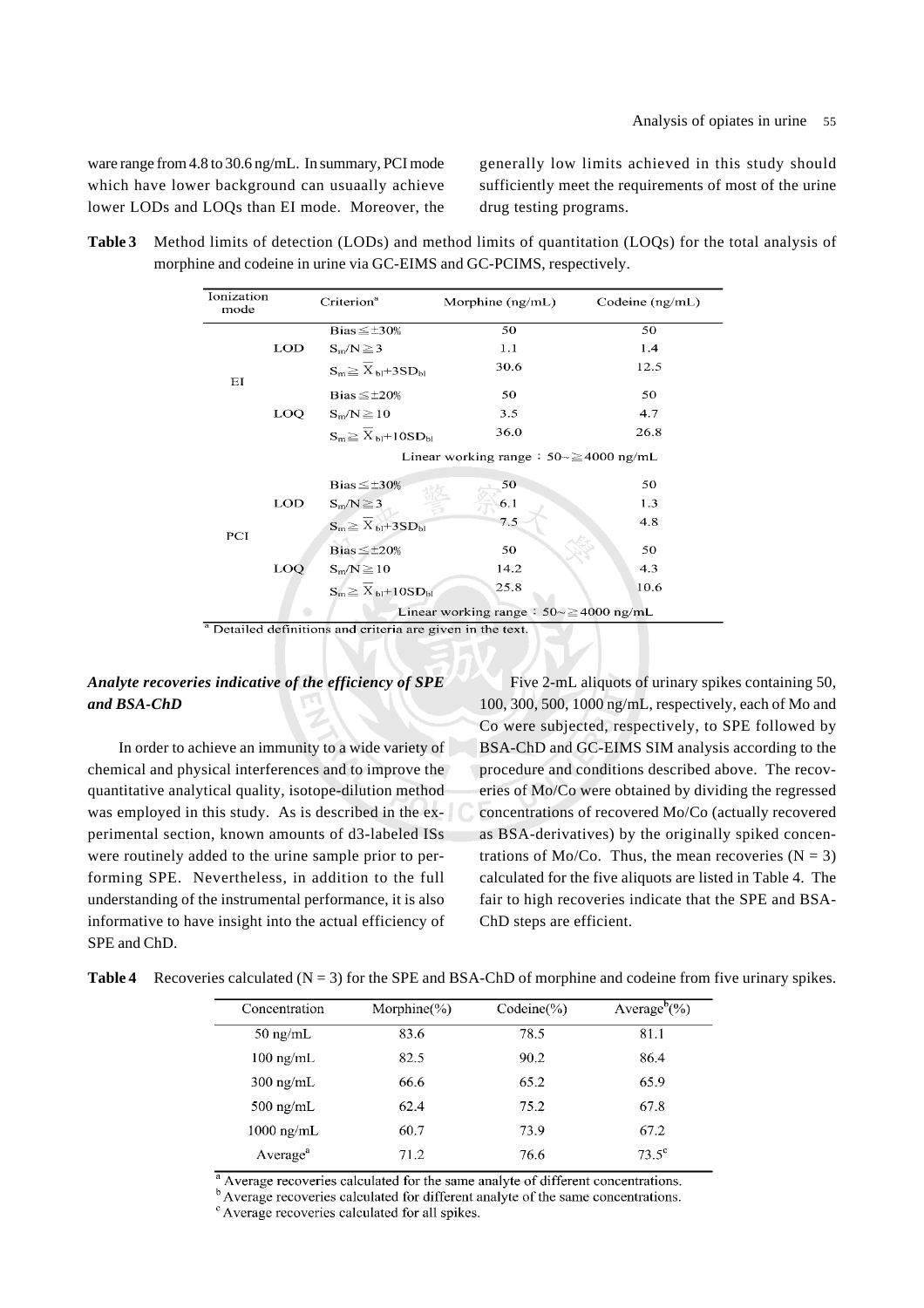#### *Case study*

The analytical scheme proposed in this report as a choice of confirmatory protocol for forensic urine drug testing was applied to the determination of Mo and Co in four blind-quality-control (BQC) and four real-case urinary specimens. While the latter have previously been screened by TDx (a fluorescence polarization immunoassay, FPIA) as "HIGH" for opiates, no information about the true concentrations for the former has been given. After getting through the above described analytical procedure and regression calibration in triplicate, the relevant data were shown in tables 5 and 6. Putting aside the concern about the accuracies and forensic interpretation of the drug levels, the four low Co outcomes for the real-case samples and all the small CV values (mostly below 10%) have validated the proposed analytical scheme as a competent confirmatory protocol for forensic urine opiates testing.

**Table 5** Results obtained upon the total analyses (N  $=$  3) of four blind-quality-control (BQC) samples designated for morphine and codeine.

| Analyte  |           |          |        | Sample No. |        |
|----------|-----------|----------|--------|------------|--------|
|          |           | $M523-1$ | M523-2 | M523-3     | M523-4 |
|          | Mean      | 461.9    | 525.7  | 540.0      | 511.9  |
| Codeine  | SD        | 23.1     | 48.6   | 30.3       | 30.6   |
|          | $CV(\% )$ | 5.0      | 9.2    | 5.6        | 6.0    |
|          | Mean      | 402.7    | 687.0  | 578.7      | 462.7  |
| Morphine | <b>SD</b> | 31.0     | 57.7   | 82.3       | 31.4   |
|          | $CV(\% )$ | 7.7      | 8.4    | 14.2       | 6.8    |

**Table 6** Results obtained upon the total analyses (*N* =3) of four real-case samples, all definitely involving opiates administration.

|           |                             | $GC-EIMS$ (ng/mL) |      |  |
|-----------|-----------------------------|-------------------|------|--|
|           | TD <sub>x</sub> for opiates | MО                | CO   |  |
| Run 1     |                             | 2946.5            | 42.4 |  |
| Run 2     |                             | 3083.6            | 48.0 |  |
| Run 3     |                             | 2684.5            | 42.6 |  |
| Mean      | High                        | 2904.9            | 44.3 |  |
| <b>SD</b> |                             | 202.8             | 3.4  |  |
| CV(%)     |                             | 7.0               | 7.1  |  |

### **Conclusions**

The results presented in this report demonstrated that SPE and BSA-ChD followed by isotope dilution GC-MS is a sound analytical scheme for the conclusive determination of Mo and Co in urine, and should meet the criteria adopted by the U.S. HHS and DoD (Department of Defense) drug testing programs. Although BSA only generate "among the most" GC-MS responsive opiates derivatives, it based on an overall consideration in terms of the ease for handling ChD process, lengths and differences of relevant RTs, shelf-life of the derivative, data quality of the analysis, compatibility between EIMS and CIMS mode, and accessibility and cost of the ChD agent does offer the most advantages over other ChD agents. In conclusion, the proposed scheme is simple, effective, reliable, and robust. It may serve as a confirmatory protocol for forensic urine drug testing.

### **Acknowledgment**

Financial support by the Institute of Forensic Medicine, Ministry of Justice, Republic of China under grant No. IFM89-C007 is gratefully acknowledged.

#### **References**

- 1. Liu RH. Elements and practice in forensic drug urinalysis. Taiwan, ROC: Central Police University Press, 1994.
- 2. Wang S-M, Giang Y-S, Ling Y-C. Simultaneous supercritical fluid extraction and chemical derivatization for the gas chromatographic-isotope dilution mass spectrometric determination of amphetamine and methamphetamine in urine. J Chromatogr B 2001;759:17-26.
- 3. Chou S-L, Yang M-H, Ling Y-C, Giang Y-S. Gas chromatography-isotope dilution mass spectrometry preceded by liquid-liquid extraction and chemical derivatization for the determination of ketamine and norketamine in urine. J Chromatogr B 2004; 799:37- 50.
	- 4. Wang S-M, Giang Y-S, Ling Y-C. Taguchi's method in optimizing the experimental conditions of simultaneous supercritical fluid extraction and chemical derivatization for the gas chromatographic-mass spectrometric determination of amphetamine and methamphetamine in aqueous matrix. Forensic Sci J [http://www.cpu.edu.tw/~fsjournal] 2002; 1(1):47-53.
	- 5. ElSohly MA, Jones AB. Morphine and codeine in biological fluids: approaches to source differentiation. Forensic Sci Rev 1989; 1(1):13-22.
	- 6. Cone EJ, Huestis MA. Urinary excretion of commonly abused drugs following unconventional means of administration. Forensic Sci Rev 1989; 1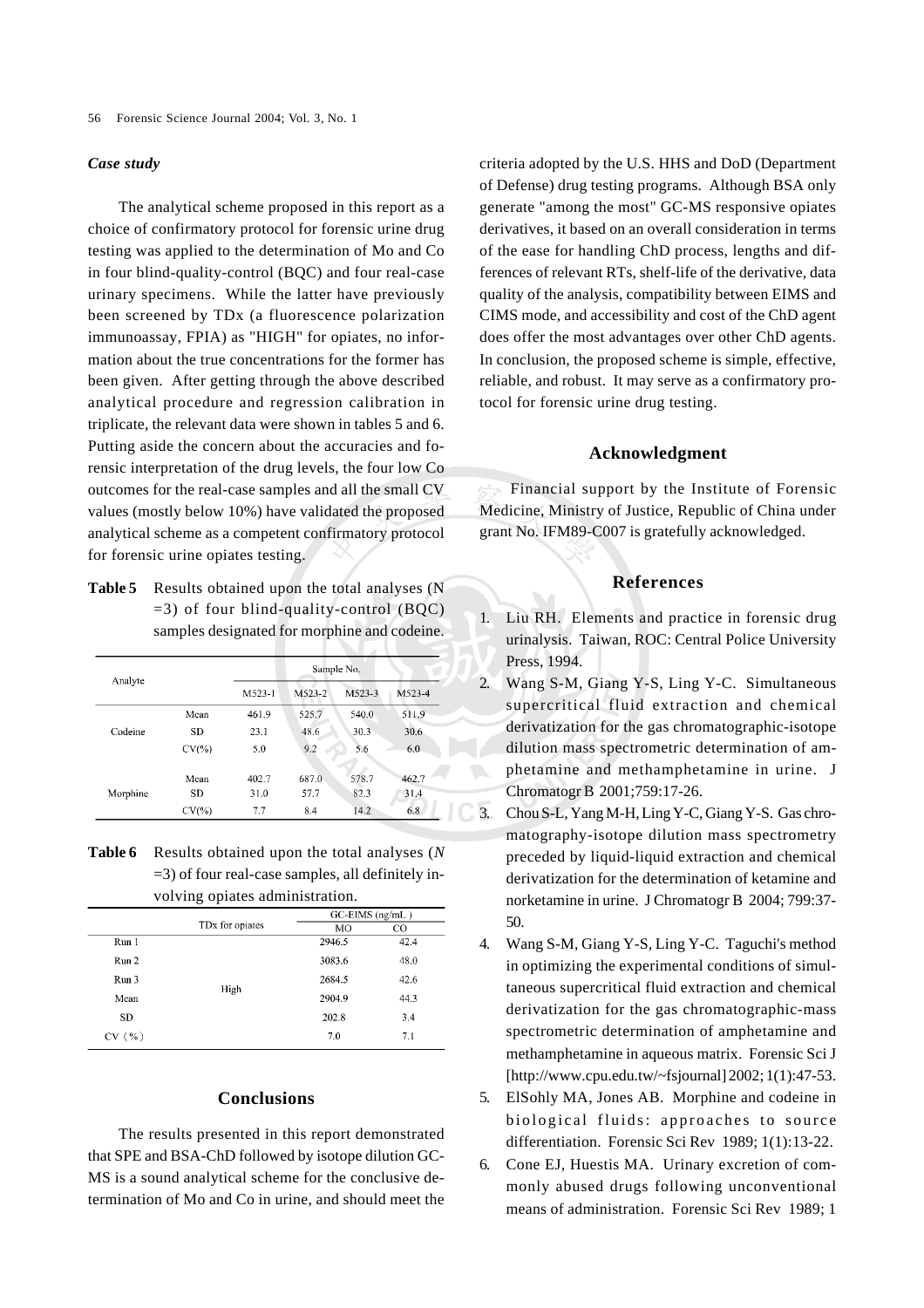(2):121-140.

- 7. Inoue T, Seta S. Analysis of drugs in unconventional samples. Forensic Sci Rev 1992; 4(2):89-107.
- 8. Wasels R, Belleville F. Gas chromatographic-mass spectrometric procedures used for the identification and determination of morphine, codeine, and 6 acetylmorphine. J Chromatogr A 1994; 674:225-234.
- 9. Goldberger BA, Cone EJ. Confirmatory tests for drugs in the workplace by gas chromatographymass spectrometry. J Chromatogr A 1994; 674:73-86.
- 10. Foltz RL. Recent applications of mass spectrometry in forensic toxicology. J Mass Spec and Ion Processes Intern 1992; 118:237-263.
- 11. Chen BH, Taylor EH, Pappas AA. Comparison of derivatives for determination of codeine and mor-

 $\widehat{\rho_\ell}$ 

phine by gas chromatography/mass spectrometry. J Anal Toxicol 1990; 14:12-17.

- 12. Grinstead GF. A closer look at acetyl and pentafluoropropionyl derivatives for quantitative analysis of morphine and codeine by gas chromatography/mass spectrometry. J Anal Toxicol 1991; 15:293-298.
- 13. Goldberger BA, Huestis MA, Wilkins DG. Commonly practiced quality control and quality assurance procedures for gas chromatography/mass spectrometry analysis in forensic urine drug-testing laboratories. Forensic Sci Rev 1997; 9(2):59.
- 14. Skoog DA, Holler FJ, Nieman TA. Principles of instrumental Analysis, 5th Ed. Philadelphia: Harcourt Brace College Piblishers, 1998.索